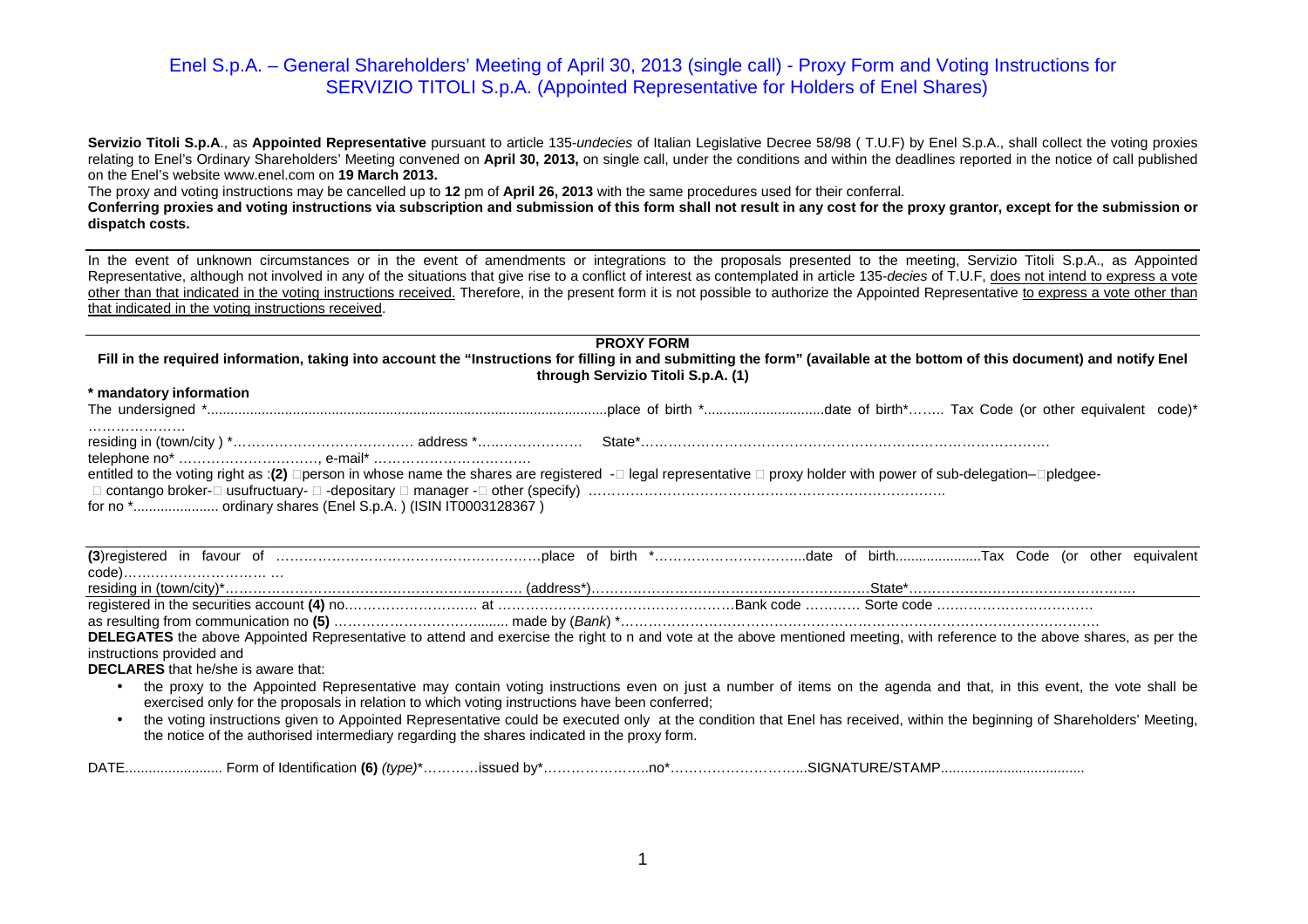## **VOTING INSTRUCTIONS**

## **(For the use of the Appointed Representative only – Tick the relevant boxes and send to Servizio Titoli S.p.A. according to the "Instructions for fillingand submitting the form" available at the bottom of this document)**

The undersigned **(7)**

**INSTRUCTS** the Appointed Representative to vote at the above indicated shareholders' meeting convened **on April 30, 2013**, on single call , as follow **(8)**

| <b>RESOLUTIONS TO BE VOTED</b> | <b>VOTING INSTRUCTIONS</b>                          |
|--------------------------------|-----------------------------------------------------|
|                                | <b>Section A: F</b> (for), C (against), A (abstain) |
|                                | Section B/C: Confirm, Cancel, Modify                |
|                                | previous instructions                               |

## **ORDINARY SESSION**

| Financial statements as of December 31st, 2012. Reports of the Board of Directors, of the Board of Statutory<br>$\blacksquare$ 1.<br>Auditors and of the External Auditor, Related resolutions, Presentation of the consolidated financial statements for<br>the year ended December 31st, 2012. |      |      |                               |  |  |
|--------------------------------------------------------------------------------------------------------------------------------------------------------------------------------------------------------------------------------------------------------------------------------------------------|------|------|-------------------------------|--|--|
| <b>Section A</b> – vote for resolution proposed by the Board of Directors (9)                                                                                                                                                                                                                    |      |      |                               |  |  |
| Sections A2 – vote for proposal published pursuant to article 126-bis of TUF (10)                                                                                                                                                                                                                |      |      |                               |  |  |
| Sections B and C (11)                                                                                                                                                                                                                                                                            | Conf | Canc | <b>Mod</b> voting instrucions |  |  |
| $B$ – vote for unknown circumstances                                                                                                                                                                                                                                                             | uon  | ;ar  |                               |  |  |
| $C1$ – vote for amendment/integration proposed by the Chairman of the meeting (12)                                                                                                                                                                                                               | Con  | Gar. |                               |  |  |
| C2 - vote for amendment/integration proposed by holder of majority/relevant interest (12)                                                                                                                                                                                                        |      |      |                               |  |  |
| C3 – vote for amendment/integration proposed by holder of minority interest (12)                                                                                                                                                                                                                 | Con  | Can  |                               |  |  |
| Allocation of the annual net income.<br>2 <sub>1</sub>                                                                                                                                                                                                                                           |      |      |                               |  |  |
| <b>Section A</b> – vote for resolution proposed by the Board of Directors (9)                                                                                                                                                                                                                    |      |      |                               |  |  |
| Sections A2 - vote for proposal published pursuant to article 126-bis of TUF (10)                                                                                                                                                                                                                |      |      |                               |  |  |
| Sections B and C (11)                                                                                                                                                                                                                                                                            | Conf | Canc | <b>Mod</b> voting instrucions |  |  |
| $B$ – vote for unknown circumstances                                                                                                                                                                                                                                                             |      |      |                               |  |  |
| C1 – vote for amendment/integration proposed by the Chairman of the meeting (12)                                                                                                                                                                                                                 | Con  | Can  |                               |  |  |
| C2 - vote for amendment/integration proposed by holder of majority/relevant interest (12)                                                                                                                                                                                                        | Con  | Car  |                               |  |  |
| C3 – vote for amendment/integration proposed by holder of minority interest (12)                                                                                                                                                                                                                 | Con  |      |                               |  |  |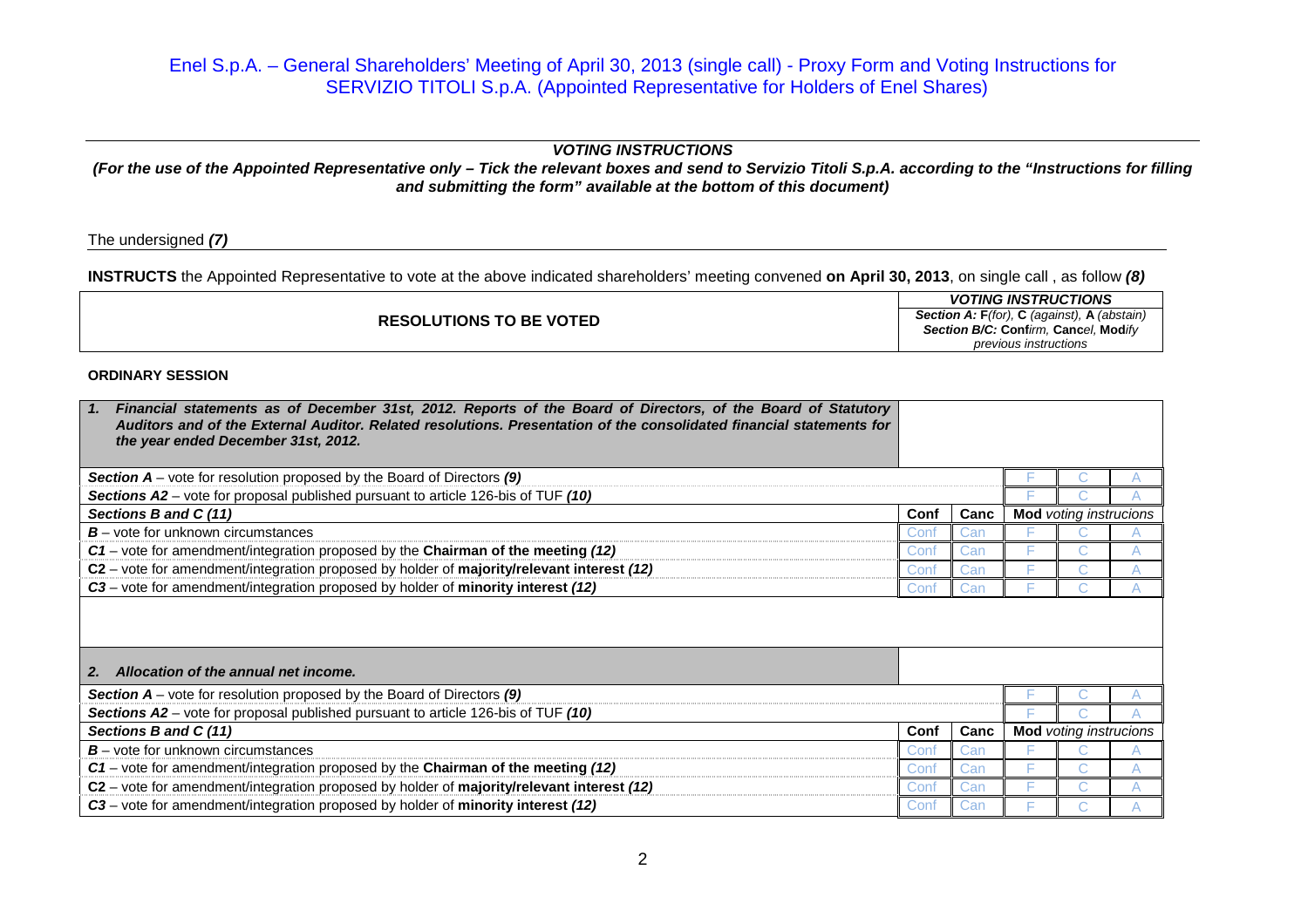| 3. Election of the Board of Statutory Auditors.                                                                                             |      |      |                               |                               |  |
|---------------------------------------------------------------------------------------------------------------------------------------------|------|------|-------------------------------|-------------------------------|--|
| Section $A$ – vote For the list (motion) with the number to be fill in the side box or vote Contrary/Abstention to all lists (motions) (13) |      |      |                               |                               |  |
| Sections B and C (11)                                                                                                                       | Conf | Canc |                               | <b>Mod</b> voting instrucions |  |
| $B$ – vote for unknown circumstances                                                                                                        | Conf | Can  |                               |                               |  |
| C1 – vote for amendment/integration proposed by the Chairman of the meeting (12)                                                            | Conf | Can  |                               |                               |  |
| C2 - vote for amendment/integration proposed by holder of majority/relevant interest (12)                                                   | Cont | Can  |                               |                               |  |
| C3 - vote for amendment/integration proposed by holder of minority interest (12)                                                            | Con  | Can  |                               |                               |  |
|                                                                                                                                             |      |      |                               |                               |  |
| 4. Determination of the compensation of the regular members of the Board of Statutory Auditors.                                             |      |      |                               |                               |  |
| Sections A2 – vote for proposal published pursuant to article 126-bis of TUF (10)                                                           |      |      |                               |                               |  |
| Sections B and C (11)                                                                                                                       | Conf | Canc |                               | <b>Mod</b> voting instrucions |  |
| $B$ – vote for unknown circumstances                                                                                                        | Cont | Can  |                               |                               |  |
| $C1$ – vote for amendment/integration proposed by the Chairman of the meeting (12)                                                          | Cont | Can  |                               |                               |  |
| C2 – vote for amendment/integration proposed by holder of majority/relevant interest (12)                                                   | Cont | Can  |                               |                               |  |
| C3 – vote for amendment/integration proposed by holder of minority interest (12)                                                            | Conf | Can  |                               |                               |  |
|                                                                                                                                             |      |      |                               |                               |  |
| 5. Remuneration report (14).                                                                                                                |      |      |                               |                               |  |
| Section $A$ – vote for resolution proposed by the Board of Directors (9)                                                                    |      |      |                               |                               |  |
| Sections A2 – vote for proposal published pursuant to article 126-bis of TUF (10)                                                           |      |      |                               |                               |  |
| Sections B and C (11)                                                                                                                       | Conf | Canc | <b>Mod</b> voting instrucions |                               |  |
| $B$ – vote for unknown circumstances                                                                                                        | Conf | Can  |                               |                               |  |
| $C1$ – vote for amendment/integration proposed by the Chairman of the meeting (12)                                                          | Conf | Can  |                               |                               |  |
| C2 - vote for amendment/integration proposed by holder of majority/relevant interest (12)                                                   | Cont | Can  |                               |                               |  |
| C3 - vote for amendment/integration proposed by holder of minority interest (12)                                                            | Con  | Can  |                               |                               |  |
|                                                                                                                                             |      |      |                               |                               |  |

| <b>Deriva</b><br>t Directors<br>e actior<br>ı adaınst<br><i>rative</i>                                                                                                                                   |  |  |  |
|----------------------------------------------------------------------------------------------------------------------------------------------------------------------------------------------------------|--|--|--|
| Vote<br>2393.<br>--<br>statements<br>subsection<br>ılıar<br>t art.<br>$\sim$<br>pursuan <sup>®</sup><br>annual financial<br>tor<br>. Ita<br>upor<br>' proposed<br>วnroval<br>the<br>, derivative<br>`VII |  |  |  |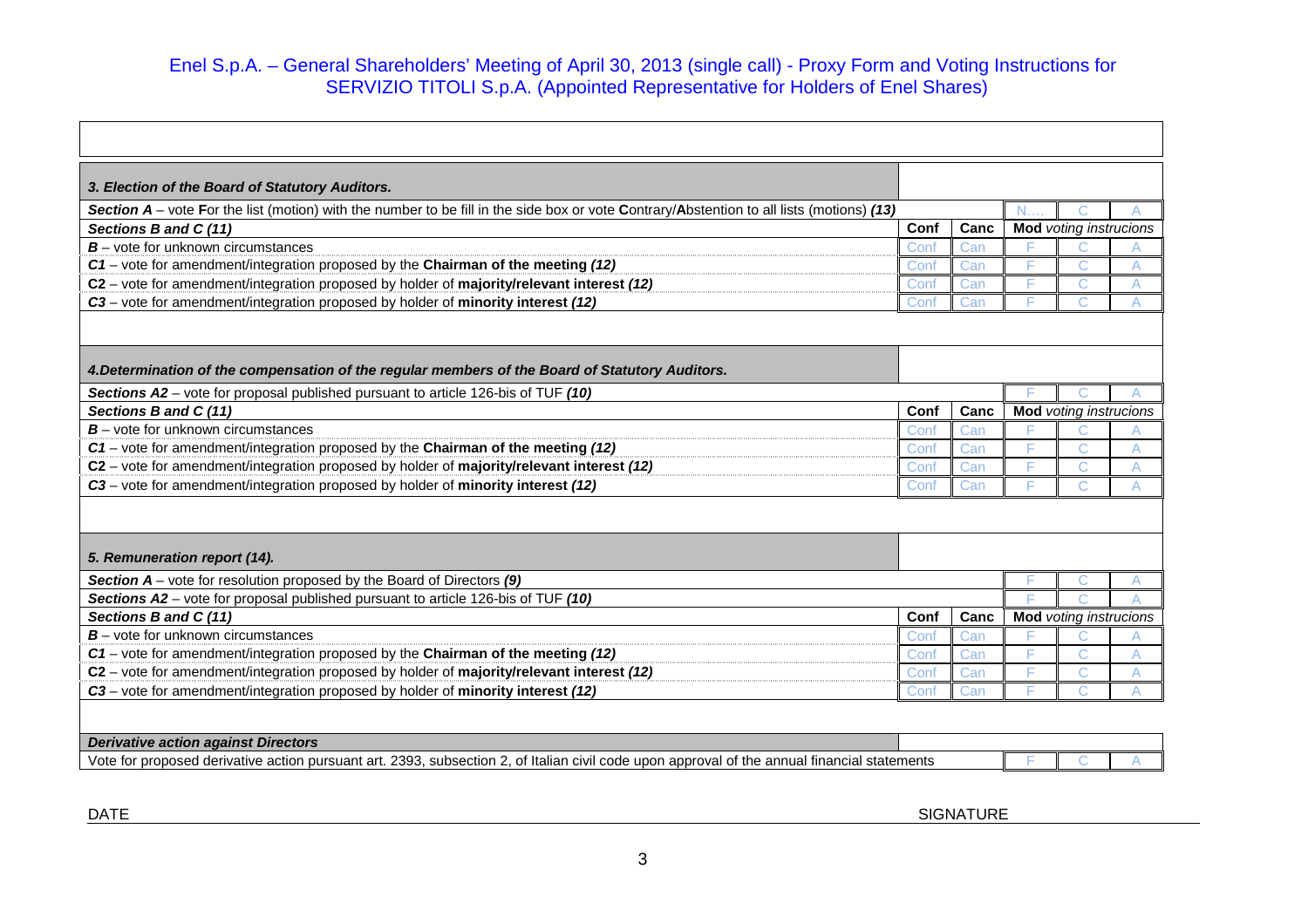#### **Instructions for filling in and submitting the form**

- 1. The Proxy form, together with Voting Instructions reserved to Appointed Representative, shall be sent in original version,(together with documentation providing proof of the signatory powers as point below) to Servizio Titoli S.p.A., Rif. - Proxy Form of Enel General Shareholders' Meeting, Via Monte Giberto 29, 00138 Rome within the end of the second trading day before the meeting (i.e. April 26, 2013). A copy of the proxy may be sent in advance within the same date, with a statement attesting the compliance to the original, using one of the following alternative methods:
	- •fax: no.+39 0645417450
	- •attached to an e-mail message sent to: enel@pecserviziotitoli.it
- 2. Specify the capacity of the proxy signatory and attach, if necessary, documentation proving signatory powers.
- 3. To be completed only if the owner of the shares is different from the proxy signatory; mandatory indications on relevant personal details must be included.
- 4. Provide details on the securities account numbers, Bank Codes and Sort Codes of the Depository Intermediary, or in any case his or her name, available in the securities account statement.
- 5. Reference to the communication made by the intermediary and his/her name, if differing from the depository of the securities account as per point 4 above.
- 6. Provide details on a valid form of identification of the proxy signatory.
- 7. Provide the name and surname of the signatory of the Proxy form and Voting instructions.
- 8. Pursuant to article 135-undecies, subsection 3, of Italian Legislative Decree no. 58/1998, "Shares for which full or partial proxy is conferred are calculated for the purpose of determining due constitution of the shareholders' meeting. With regard to proposals for which no voting instructions are given, the shares of the shareholder concerned are not considered in calculating the majority and the percentage of capital required for the resolutions to be carried".
- 9. The resolutions proposed to the shareholders' meeting, which are briefly referred to herein, are reported in the illustrative reports published on the company website www.enel.com and available at Enel S.p.A.'s registered offices.

Servizio Titoli S.p.A., as Appointed Representative, has not personal interest or on behalf of third party in the proposals mentioned, however, in the event of unknown circumstances or in the event of amendment or integration to the motion presented to the meeting, Servizio Titoli does not intend to vote in a manner incompatible with the instructions received in Sections A, B and C. The vote is expressed by ticking the relevant box between the following: F (for), C (against) or A (abstention).

- 10. There is the Section A2 to receive instructions when an alternative, complementary or additional resolution to the motion proposed by the Board of Directors had been presented and published pursuant to art. 126-bis of the TUF, within the term and in the cases provided. The Appointed Representative shall vote on each motion in accordance with the instructions and the delegating party shall give instructions consistent with the type of proposals (alternative or complementary) published.
- 11. If any resolutions not provided in the proposals published as required by law, the Appointed Representative won't be able to vote without instructions. Therefore, should circumstances of importance which amend or integrate published resolutions occur, which were unknown at the time of issue of the proxy, which cannot be provided to delegating party and could modify the voting instructions, one of the following options may be chosen in sections B and C: Conf (confirm), Canc (cancel) or Mod (modify) the voting instruction already expressed. If no choice is made, the voting instructions in Section A are confirmed.

Particularly, if a motion that take the place of the published one is put to a vote or if an alternative resolution to the previously that did not obtain the majority of for-votes required for its approval is proposed, the delegating party shall give voting instructions in Section C which replace or integrate those of Section A.

12. The various voting intentions expressed in relation to the proponents' identity may be identical to each other but such instructions are binding on the Appointed Representative who shall vote only if the proponent's identity is as indicated in the relevant voting instructions.

In the absence of a proposal presented by the board of directors, an integrative proposal presented to the meeting shall be approved, or before it pursuant to lex or Corporate Governance Code Therefore, the voting instructions are collected by the Appointed Representative in Section C as solely vote instruction on the proposals presented to the meeting by the proponents specified in that section.

- 13. Indicate the number of the list or the proposal (as provided on the Company website) that you want to vote "for" or indicate your preference to vote against (C) or to abstain (A) which will apply to all lists/proposals. If only one list/proposal is presented, the voting instructions will relate to that one.
- 14. It is recalled that, as indicated in the Notice of the Meeting, the resolution on the 5<sup>th</sup> item on the agenda is not binding (according to art.123 ter, paragraph 6, of the Legislative Decree No. 58 of 24 February 1998).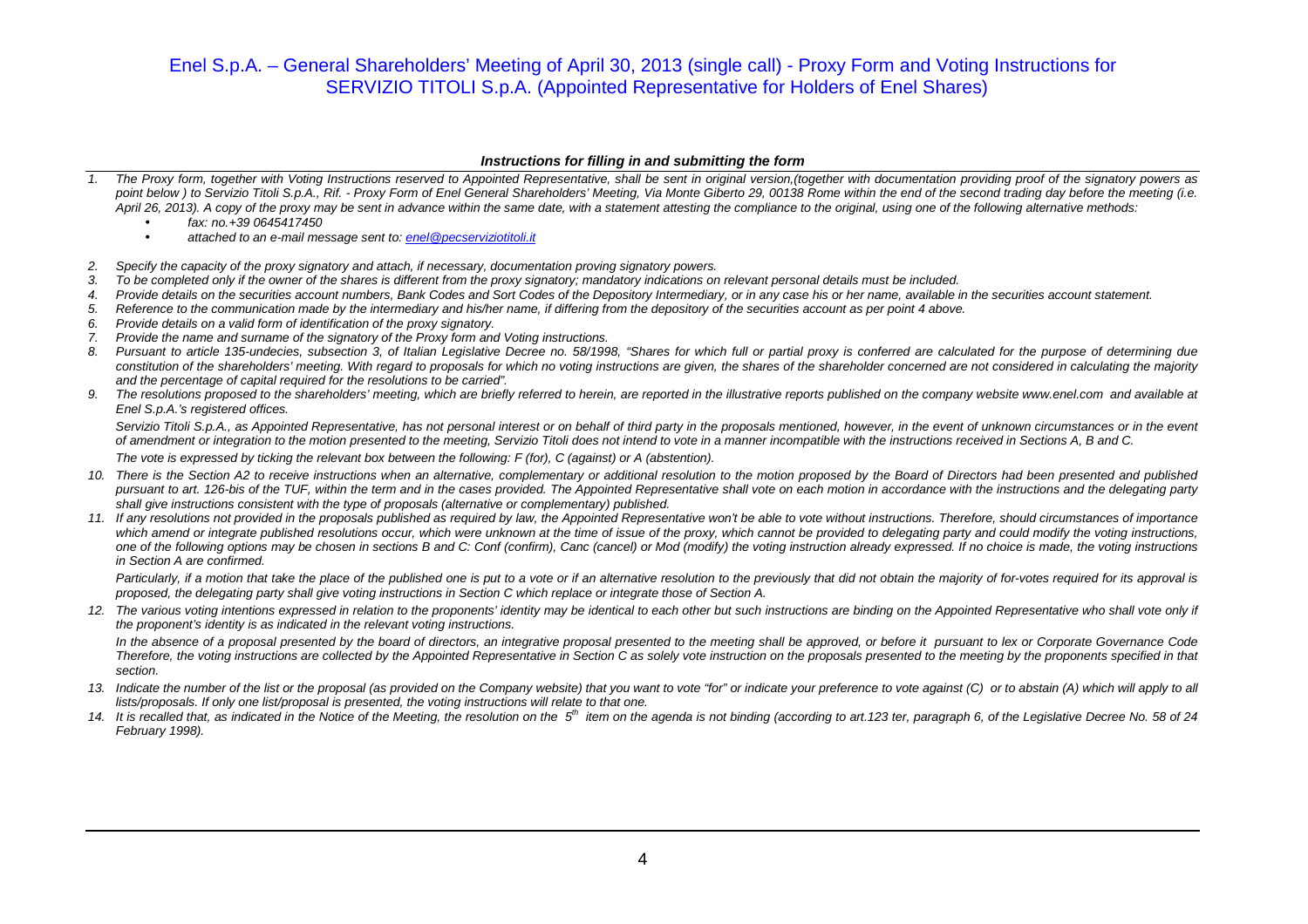#### **Italian Legislative Decree no. 58/98 (T.U.F)**

#### **Article 135-decies**

#### (Conflict of interest of the representative and substitutes*)*

1. Conferring proxy upon a representative in conflict of interest is permitted provided that the representative informs the shareholder in writing of the circumstances giving rise to such conflict of interest and provided specific voting instructions are provided for each resolution in which the representative is expected to vote on behalf of the shareholder. The representative shall have the onus of proof regarding disclosure to the shareholder of the circumstances giving rise to the conflict of interest. Article 1711, second subsection of the Italian Civil Code does not apply.

2. In any event, for the purposes of this article, conflict of interest exists where the representative or substitute:

a) has sole or joint control of the company, or is controlled or is subject to joint control by that company;

b) is associated with the company or exercises significant influence over that company or the latter exercises significant influence over the representative;

c) is a member of the board of directors or control body of the company or of the persons indicated in paragraphs a) and b);

d) is an employee or auditor of the company or of the persons indicated in paragraph a);

e) is the spouse, close relative or is related by up to four times removed of the persons indicated in paragraphs a) to c);

f) is bound to the company or to persons indicated in paragraphs a), b), c) and e) by independent or employee relations or other relations of a financial nature that compromise independence.

 3. Replacement of the representative by a substitute in conflict of interest is permitted only if the substitute is indicated by the shareholder. In such cases, subsection 1 shall apply. Disclosure obligations and related onus of proof in any event remain with the representative.

4. This article shall also apply in cases of share transfer by proxy.

#### **Article 135-undecies**

#### (Appointed representative of a listed company)

 1. Unless the Articles of Association decree otherwise, companies with listed shares designate a party to whom the shareholders may, for each shareholders' meeting and within the end of the second trading day prior to the date scheduled for the shareholders' meeting, including for callings subsequent to the first, a proxy with voting instructions on all or some of the proposals on the agenda. The proxy shall be valid only for proposals on which voting instructions are conferred .

2. Proxy is conferred by signing a proxy form, the content of which is governed by a Consob regulation. Conferring proxy shall be free of charge to the shareholder. The proxy and voting instructions may be cancelled within the time limit indicated in subsection 1.

3. Shares for which full or partial proxy is conferred are calculated for the purpose of determining due constitution of the shareholders' meeting. With regard to proposals for which no voting instructions are given, the shares are not considered in calculating the majority and the percentage of capital required for the resolutions to be carried.

 4. The person appointed as representative shall any interest, personal or on behalf of third parties, that he or she may have with respect to the resolution proposals on the agenda. The representative must also maintain confidentiality of the content of voting instructions received until scrutiny commences, without prejudice to the option of disclosing such information to his or her employees or collaborators, who shall also be subject to confidentiality obligations. The party appointed as representative may not be assigned proxies except in compliance with this article.

 5. By regulation pursuant to subsection 2, Consob may establish cases in which a representative failing to meet the indicated terms of Article 135-decies may express a vote other than that indicated in the voting instructions 6

#### the voting instructions.

### **Italian Civil Code**

#### **Art. 2393**

#### (Derivative action)

1. A derivative action may be brought against directors pursuant to a resolution approved by shareholders, even if the company is in liquidation.

2. A resolution relating to the responsibility of directors may be put to the vote at a general meeting called for approval of the annual financial statements, even if such resolution is not on the meeting agenda, provided that it relates to matters occurring within the period to which the financial statements relate.

3. A derivative action may also be brought by a resolution of the board of statutory auditors passed by a two-thirds majority of its members.

4. Such action may be brought within five years of the expiry of the director's term of office.

5. The approval of a resolution to bring derivative action shall result in the removal of the director against whom such action is brought provided that votes representing at least one fifth of share capital are in favor. In such an event, shareholders shall provide for the replacement of that director.

 6. The company may waive its right to bring derivative action and accept a settlement, subject to the waiver and settlement having been approved by shareholders, and provided that such motion is not opposed by minority shareholders representing at least one fifth of share capital, or, for listed companies, at least one-twentieth of share capital, or such percentage as may be established in the company's by-laws in relation to derivative actions brought by the company pursuant to Article 2393-bis.